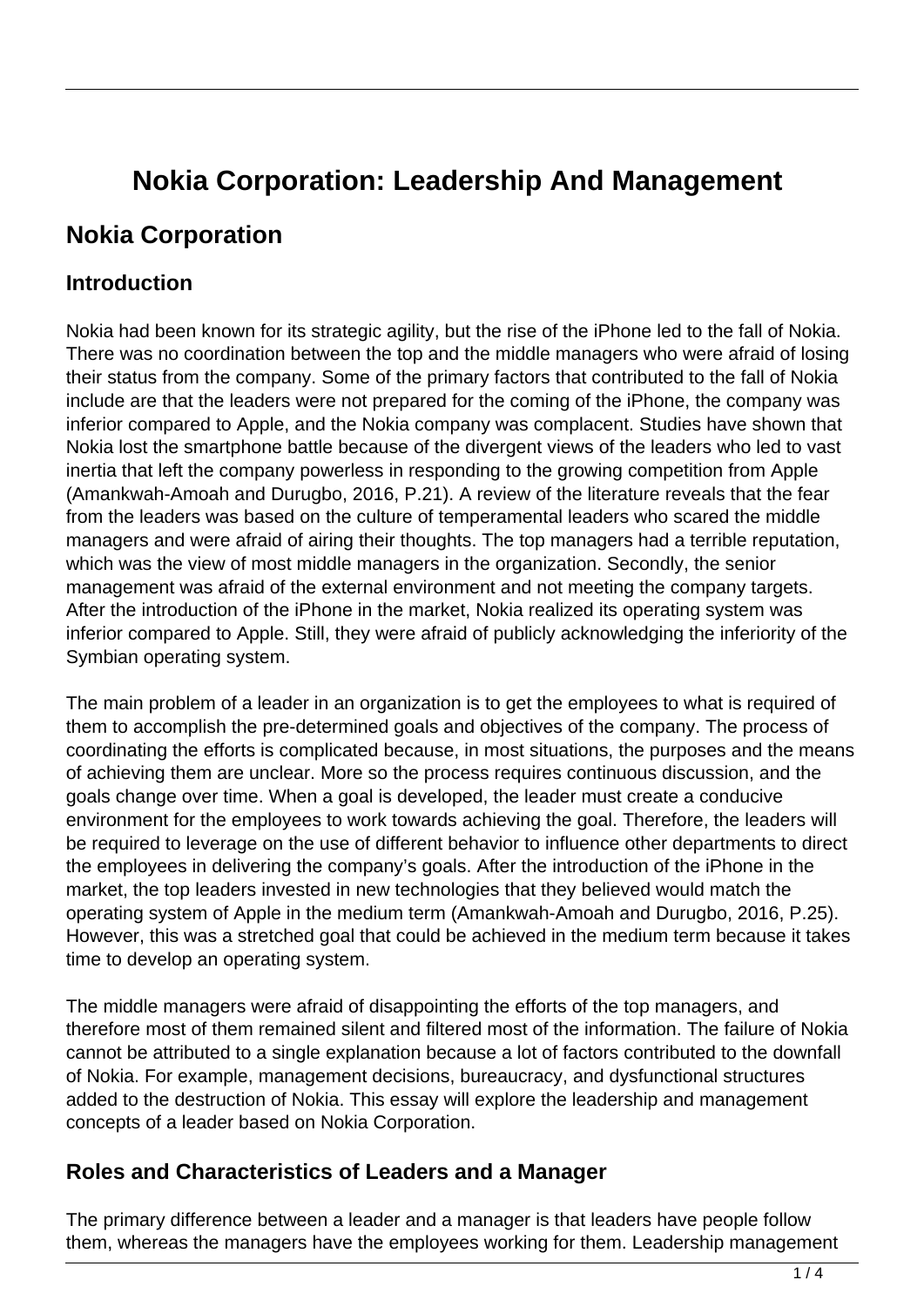requires getting the employees to understand the goals and vision of the company comprehensively. More so, the leaders have to work closely with the employees.

# **Managers Create Goals, and Leaders Create a Vision**

Leaders help in creating a comprehensive picture of what should inspire the employees in achieving the company's goals and objectives. Leadership management is faced with a lot of challenges, and a leader is required to have a switching mindset because they will be able to look for the best alternative and possibilities. A leader should have a clear mindset about the problem at hand and should be able to filter their thoughts and actions to offer the best solution for the company. In the case of Nokia, the leaders were naïve, and they lacked the charisma to express themselves (Cronin, 2014, P.37). The leaders were not in a position to express their views to gain cooperation and support from the other team members. On the other hand, the role of a manager is to set to measure the goals of the company. The managers are in a position to control different situations to achieve the set objectives and goals. However, it's important to note that managers should seek the opinion of the leaders before creating goals. After the introduction of the iPhone in the market, the managers at Nokia Corporation worked on developing an operating system to counter the competition from Apple. The managers decided without involving the other leaders, and more so, they wanted to create an operating system within a short period, which was not possible.

## **Leaders should be the Change Agents, whereas the Managers Maintain the Status Quo**

The innovation impotence at Nokia was as a result of the fear between top leaders and the middle leaders. The horror made the leaders make quick decisions on how the company would launch a smartphone and develop software that would match the qualities of the iPhone operating system. The middle managers were optimistic about the development of the new software, but the top managers stretched their targets, putting more pressure on the central leaders. The senior managers pressured the middle leaders to deliver a touch screen phone because of the growing competition for Apple. The leader who was selected to run the project had a 'can do' attitude, which made the middle leaders promise things they can deliver (Laamanen, Lamberg and Vaara, 2016, P.08). More so, the situation was made worse because the middle leaders lacked technical competence, which undermined their effort in the development of the new software. Managers should refine the structures of the company to make processes efficient.

# **Managers Control Risks Whereas Leaders Take Risks**

The leaders at Nokia were not in a position to take calculated risks. The introduction of the iPhone in the market caught the leaders by surprise. That means the leaders didn't comprehensively understand their environment of operations. The first rule in managing and taking risks is to develop a comprehensive risk management system. One of the reasons why the leaders at Nokia incorporation were unable to take risks is because the company had some biases towards the threat, which inhibited their ability to discuss failure and uncertainty. The team members at Nokia were supposed to engage in groupthink to brainstorm in various ideas (Laamanen, Lamberg and Vaara, 2016, P.18). A review of the literature shows that organizational biases will overlook the efforts of some leaders in the company through the use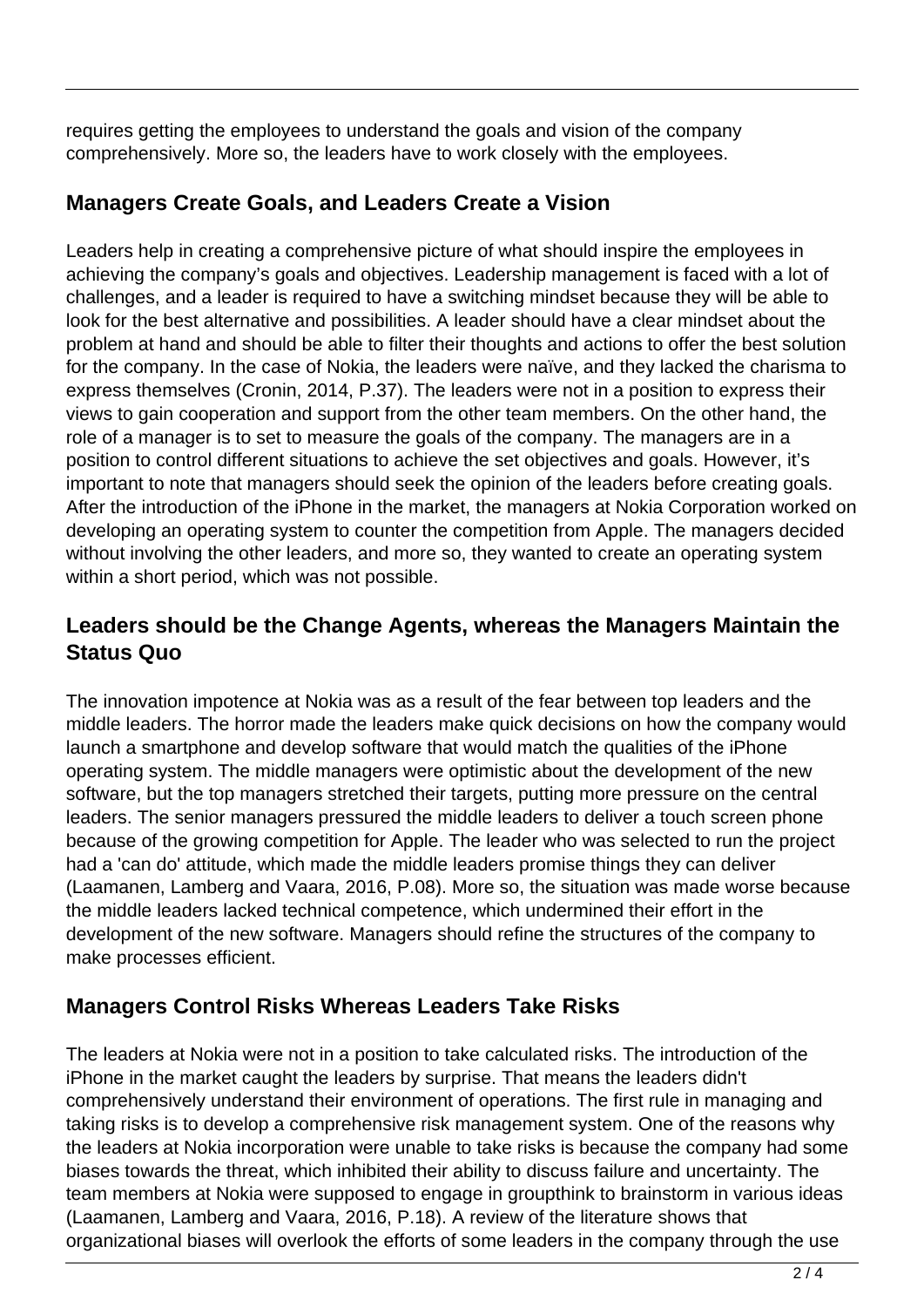of normalization of deviance. Nokia should have learned to counteract the biases through the integration of active risk management structures.

#### **Application of Roles of a Leader and Manager at Different Situational Contexts**

The primary goal of management is to bring changes and improvements in the operations of the company. The following are the situational contexts that apply to the role of both a manager and a leader.

## **Stable situation**

This consists of scenarios that will not affect organizational processes or will influence the purpose of the organization. The calm condition gives managers time to monitor and respond to changes and develop a comprehensive strategy in dealing with different situations. Technology is rapidly changing, and the failure to follow the reforms will fail the company (West and Wood, 2014, P.30). The managers at Nokia Corporation was unable to monitor the changes in the market, and more so, the company failed to respond to the advent of smartphones. Another company that was unable to return to the situation in the market is True Religion jeans, which was a market leader in fashion jeans (Cronin, 2014, P.39). The company has filed for bankruptcy because it failed to respond to the shift in consumer shift. Some of the factors that made it hard for the managers at Nokia Corporation to identify the changes in the environment are scarcity of resources and uncertainty.

#### **Fast-Changing Situation**

The telecommunication industry is rapidly changing, and companies must develop strategies that will help them deal with the rapid changes. A company that responds fastest to the growing changes in the environment will be able to win. Nokia Corporation didn't have the right strategy that would enable the company to survive the changes in the market (West and Wood, 2014, P.28). The top leaders developed a short-term strategy that was not sustainable in the long run. The company didn't have a flexible structure in place that would have the corporation to survive the changes in the market.

# **Different Theories and Models of Approach used in Leadership**

#### **System theory**

This dictates that the organization must be viewed as an open system because it must interact with the external environment to survive. A company depends on the situation for several resources such as the suppliers to the company and the customers who buy their products. Nokia Corporation is based on technology, which is rapidly evolving; therefore, the company was required to keep its system open to maintain homeostasis (Vuori and Huy, 2016, P.35). A dynamic environment experiences a lot of change, which gives rise to uncertainty about what a company should do to survive. Nokia was unable to withstand the growing competition from Apple because they didn't have information on how to manage the uncertainty the company was facing. More so, the company wasn't in a position to process information and developed a solution for the company. Nokia Corporation was not an open system; therefore, it was difficult